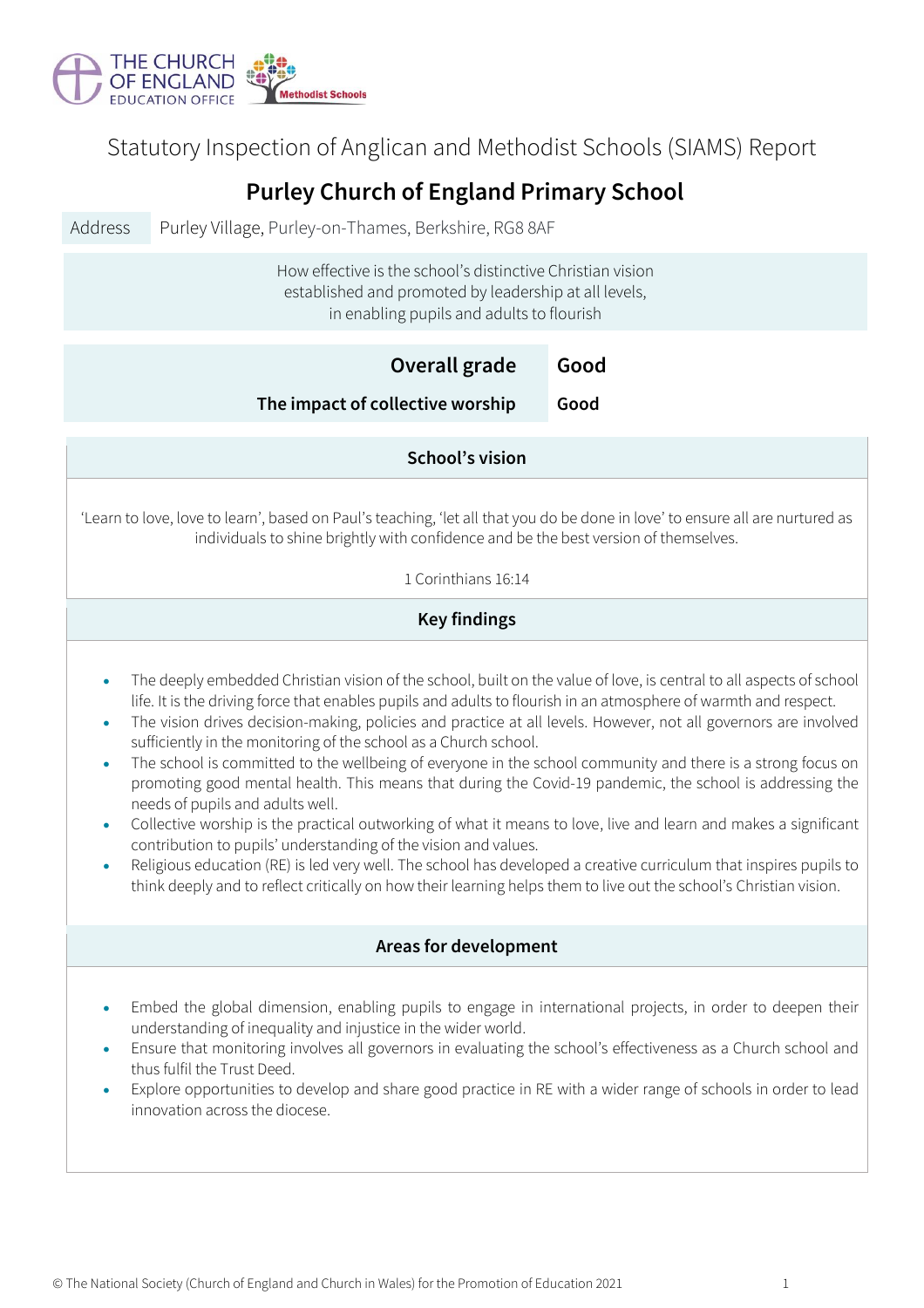How effective is the school's distinctive Christian vision, established and promoted by leadership at all levels, in enabling pupils and adults to flourish?

## **Inspection findings**

Purley Primary School is an inclusive, nurturing school where the Christian vison and values of love, courage and wisdom are lived out very successfully. Because the school is relentless in supporting their needs, pupils of all abilities and backgrounds progress well and reach their potential. All develop a love of learning in a spirit of kindness, forgiveness and trust. Staff capitalise on their knowledge of each individual child so that they flourish in every way.

Staff, governors and pupils all articulate clearly how the biblical teaching in 1 Corinthians roots the school's vision. They offer numerous examples of how love and care enfold everyone at the school. Parents confirm this and believe that the Christian character has drawn the school community even closer during the pandemic. Everyone supports each other during these exceptionally challenging times, resulting in strong relationships between all stakeholders. Views are listened to and any issues are dealt with swiftly, to the appreciation of many. This was demonstrated notably when parents struggled with home learning during the school's closure due to the lockdown.

The school's vision threads together leaders' strategic decisions, shaping all policies and ongoing developments. The supportive and involved governing body members know the school well and have implemented a system of selfevaluation. Although most governors monitor academic standards at the school effectively, Church school distinctiveness is not always prioritised in meetings, therefore some are insufficiently engaged in the process.

By making learning inclusive and fun, staff offer the very best of experiences to help pupils develop their talents and thus flourish in their learning. This was seen in a recent Owl Walk, organised one Friday night for pupils and their families. Pupils with additional learning and personal needs are identified early and the more able are constantly challenged to be their best. Therapeutic Thinking, a relatively new initiative at the school, has transformed the approach to behaviour management. As a result, behaviour at the school is good. Pupils benefit from making the best choices for themselves and are always given a second chance. This programme reflects the school's vision well.

The school has a deep understanding of spiritual growth. This can be seen in exemplary work captured in their impressive 'Awe and Wonder' and RE scrapbooks. The school engages effectively with the diocese, but opportunities to share innovative best practice have been restricted in recent times. Determined that pupils will feel happy, secure and loved, special moments are created for all during everyday life at Purley Primary School. Leaders are beginning to map these experiences across the curriculum by considering how pupils experience, reflect and grow. An example of this was an exciting Aspirations Week when pupils met a wide range of adults, who showcased their occupations. Pupils felt inspired by the experience and were instilled with hope and ambition for the future.

Pupils understand why it is important to support charities and can link this to the school vision of 'let all that you do be done with love'. They are very clear that it is important to treat others less fortunate themselves with compassion and dignity. They support the local food bank and many national charities, including Children in Need and Red Nose Day. Pupils use their wisdom to be advocates of change in their local area. The school council are currently running a campaign to procure traffic calming measures at the front of the school entrance where a busy, narrow road runs by. Overseas links ceased due to the closure of the partner school, so pupils' opportunities to benefit from global partnerships have been limited lately.

Staff feel valued and supported at the school. They especially welcome the weekly provision of a professional emotional support therapist for adults and pupils. This has a very positive effect on mental health and the upholding of dignity and respect for all. Governors also provided beneficial wellbeing online sessions supporting all staff with their mental health needs during the pandemic lockdown.

Collective worship is central to the Christian vision and is a focal point of the school day. It is motivating, inclusive and centred on love. Its positive impact can be seen in enthusiastic participation and joyous singing by all. Of particular note are the effective worship ambassadors. This team of pupils helps to prepare and lead collective worship and act as role models for others during worship. Parents particularly enjoyed being part of online collective worship during the lockdown and were often deeply moved by the reflection times offered by the headteacher. Weekly celebration assemblies enable pupils to be praised for demonstrating the school vision and values. They appreciate this very much and enjoy being nominated to be 'Purley Paragons'. One pupil recalled showing courage when she was afraid to take